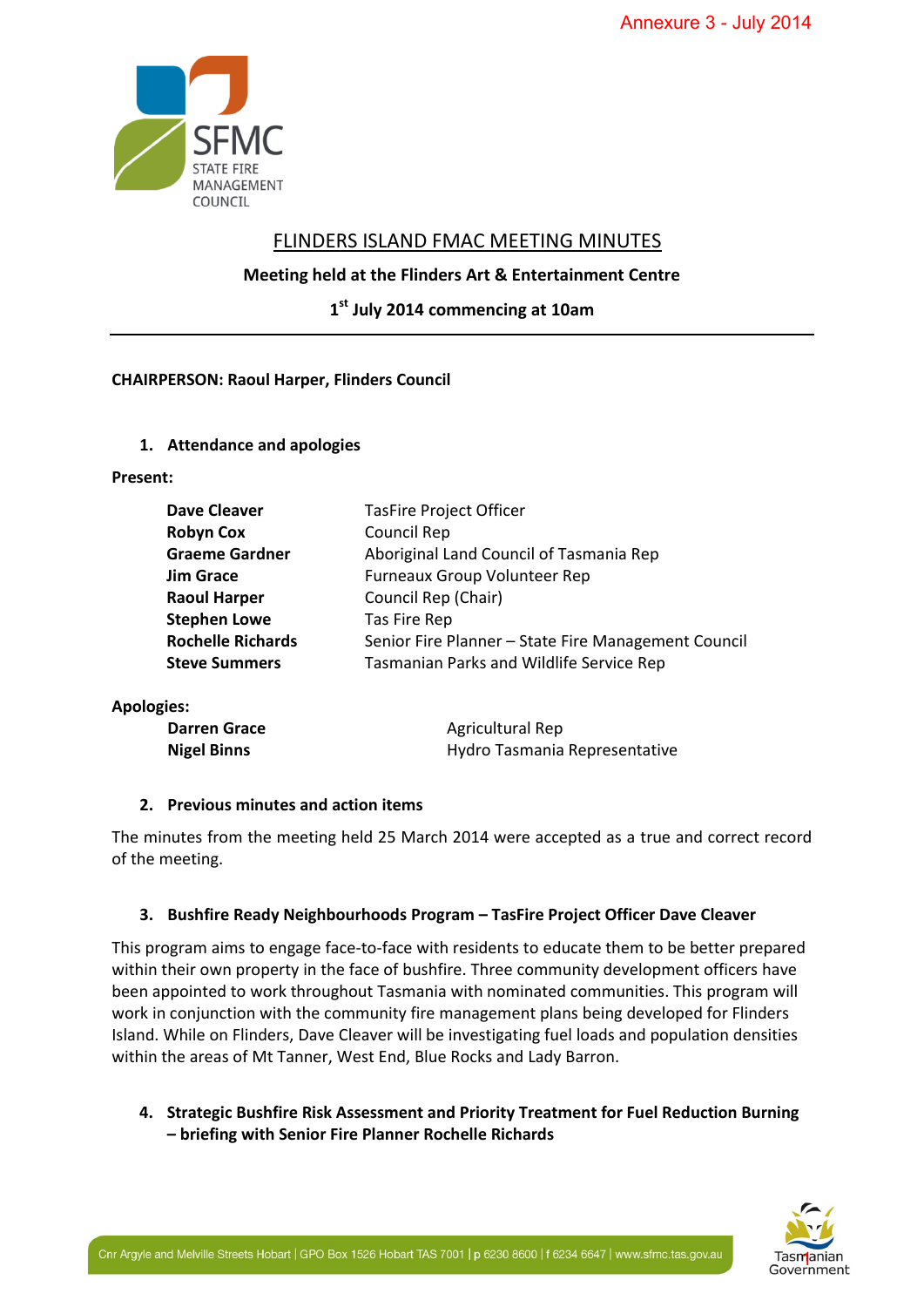Rochelle provided an overview of the results of a state-wide bushfire risk analysis, highlighting the results for Flinders Island which can be applied at the FMAC level. Various bushfire risk and fuel management scenarios have been modeled and tested. More strategic analysis will be undertaken over the next 12months including looking at different weather patterns for Flinders Island. More records are needed to better inform the analysis – particularly information from private land holders on Flinders, records of lightning strikes and bushfire records for Cape Barren and Clarke Islands. Annexure 3 - July 2014<br>
isk analysis, highlighting<br>
various bushfire risk and<br>
various bushfire risk and<br>
tegic analysis will be<br>
ther patterns for Flinders<br>
luarly information from<br>
information relating to<br>
information re

**Action:** Graeme Gardiner to liaise with Steve Summers to provide information relating to cultural burning and other bushfires on Cape Barren, Clarke and surrounding islands.

#### **5. Flinders Fire Management Plan – Steve Summers**

Steve Summers has commenced work on the Flinders Fire Management Plan and intends to integrate into the plan the Bushfire Ready Neighbourhood Program and the results of the Strategic Bushfire Risk Assessment. Steve presented three conceptual maps for discussion showing:

- strategically located fire trails and roads that need upgrading and/or extending
- 1km protection zones around communities and critical infrastructure/assets
- prioritised strategic burn plan for treatable vegetation

Discussion ensued around prioritising risk areas, mitigation works and trail upgrades; location of critical assets; and funding options for trail upgrades. Decision to include in the plan a 5 year costed schedule for trail upgrades/extensions and strategic burning. The plan needs to be completed by 1<sup>st</sup> October and submitted to the State Fire Management Council.

**Action:** Steve Summers will complete the first draft of the plan, circulate it to members for comments, and present the plan to the next FMAC meeting for finalisation.

**Action:** Raoul Harper will work up cost estimates for trail upgrades/extensions.

- **6. Existing works within the FMAC** 
	- **a. Fire Management Plans**
	- **b. Mitigation Works**
	- **c. Community Protection Plans**

Final drafts for all settlement areas are now available for comment.

- **d. Burn Programs**
- **e. Fire assets (breaks, tracks, detection etc)**
- **7. General Business**